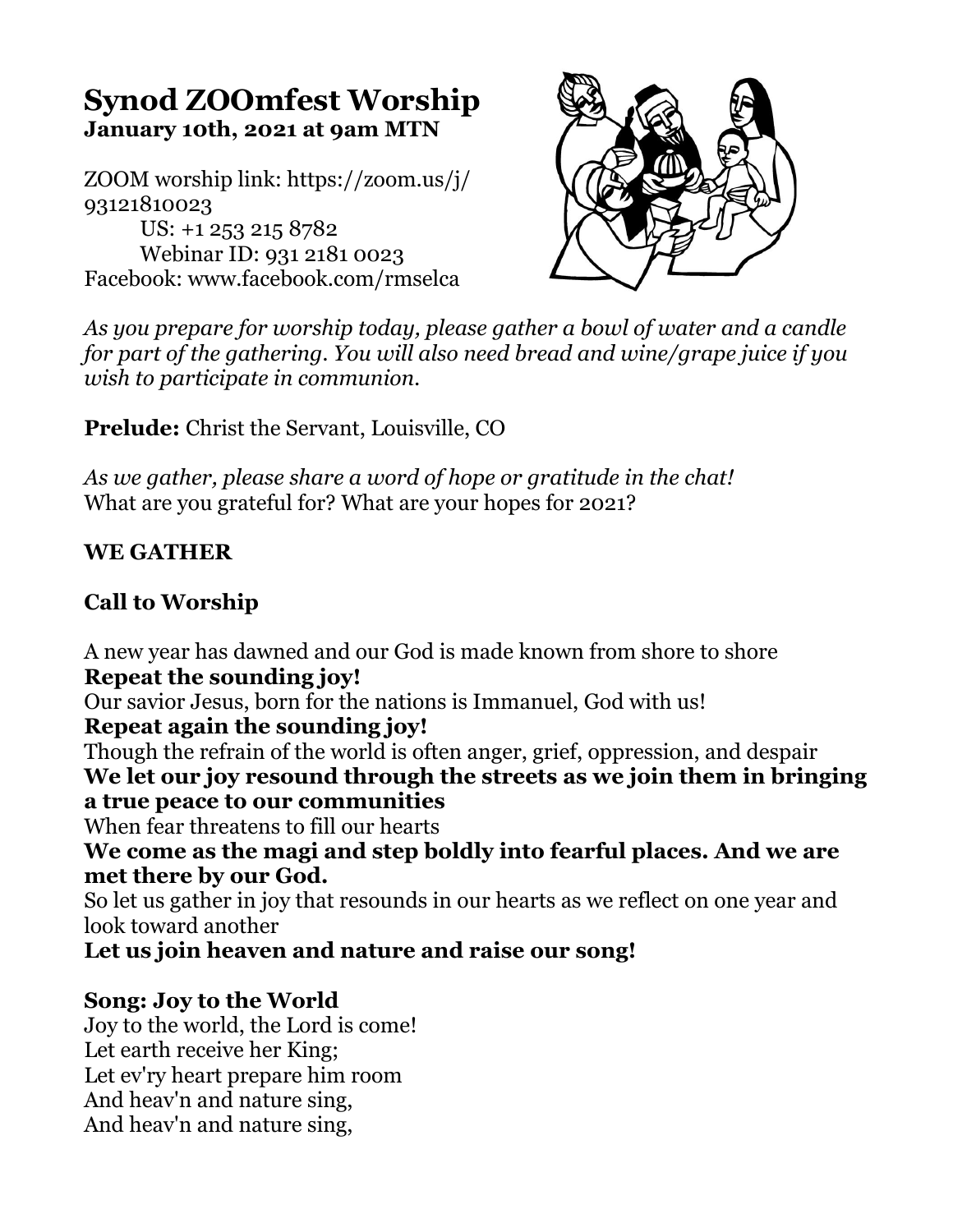And heaven and heaven and nature sing. Joy to the earth, the Savior reigns! Let all their songs employ. While fields and floods, Rocks, hills, and plains Repeat the sounding joy, Repeat the sounding joy, Repeat, repeat, the sounding joy.

He rules the world with truth and grace And makes the nations prove The glories of his righteousness And wonders of his love, And wonders of his love, And wonders, wonders of his love!

#### **Greeting and Prayer of the Day**

Rev. Libbie Reinking, Epiphany, Denver, CO

The grace of our Lord Jesus Christ, the love of God and the communion of the Holy Spirit be with you all! **And also with you.** 

## **Candle-Lighting Litany**

...As we gather as one body from the many and varied spaces and places within the Rocky Mountain Synod, we are reminded that we gather with the church throughout the world, with those we can see and those we may never know. The Holy Spirit makes us one in Christ, the Christ made known to the world by the light of a star, by a babe in the manger, by the words of the prophets, and by the love shown in God's people as we live that love in the world each day. Let us pray.

O God, on this day you revealed your Son to the nations by the leading of a star. Lead us now by faith to know your presence in our lives and bring us at last to the full vision of your glory, thorough your Son, Jesus Christ, our Lord, who lives and reigns with you and the Holy Spirit, one God, now and forever. **Amen.**

#### **WE HEAR THE WORD**

#### **Reading: Isaiah 60: 1-6**

Ellie Linden-Johnson, Peace, El Paso, TX

Arise, shine; for your light has come,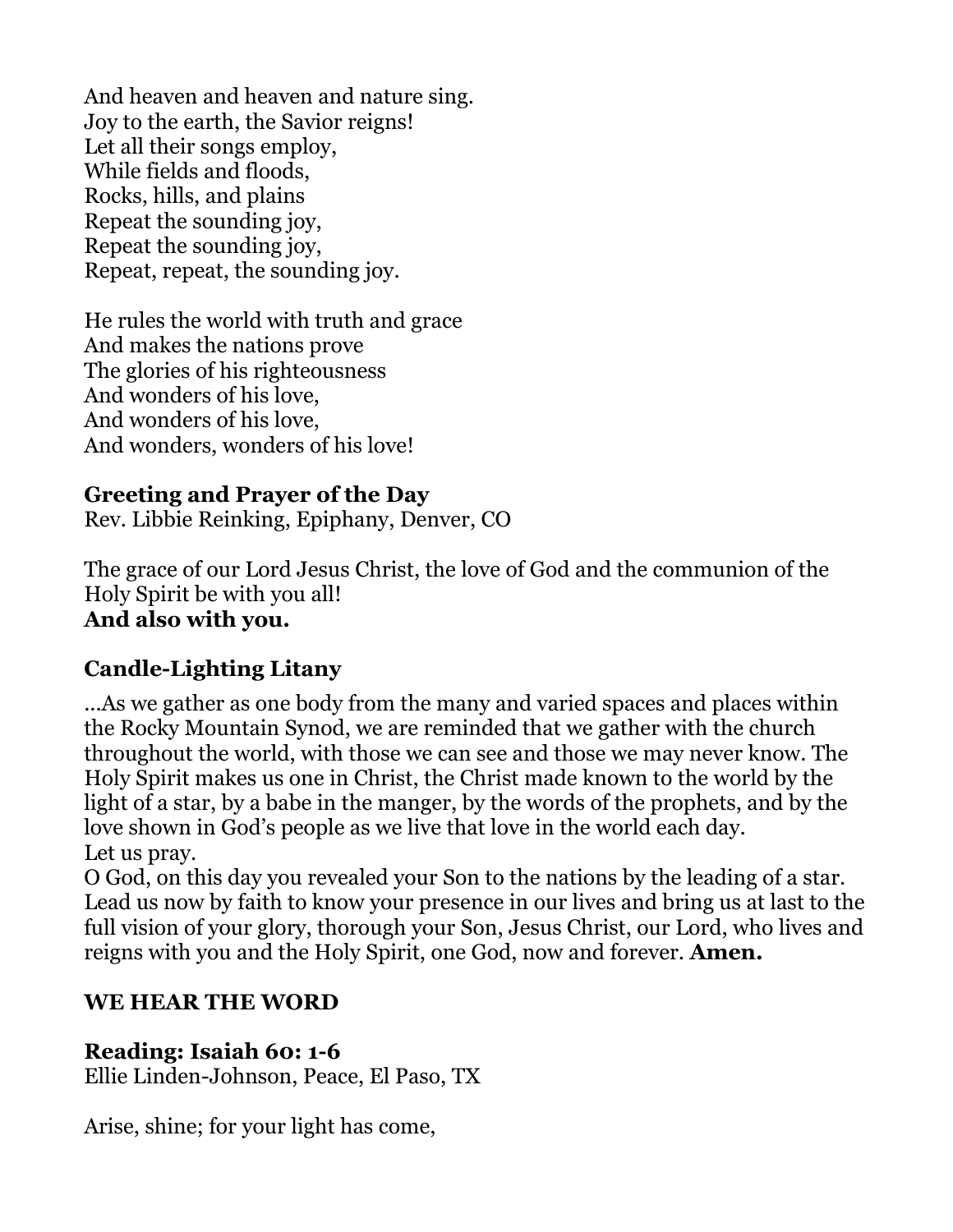and the glory of the Lord has risen upon you. For darkness shall cover the earth, and thick darkness the peoples; but the Lord will arise upon you, and his glory will appear over you. Nations shall come to your light, and kings to the brightness of your dawn. Lift up your eyes and look around; they all gather together, they come to you; your sons shall come from far away, and your daughters shall be carried on their nurses' arms. Then you shall see and be radiant; your heart shall thrill and rejoice, because the abundance of the sea shall be brought to you, the wealth of the nations shall come to you. A multitude of camels shall cover you, the young camels of Midian and Ephah; all those from Sheba shall come. They shall bring gold and frankincense, and shall proclaim the praise of the Lord.

#### **Gospel: Matthew 2: 1-12**

Rev. Kaila and Ilaria Armbruster, Shepherd of the Valley, Grand Junction, CO

In the time of King Herod, after Jesus was born in Bethlehem of Judea, wise men from the East came to Jerusalem, asking, 'Where is the child who has been born king of the Jews? For we observed his star at its rising, and have come to pay him homage.' When King Herod heard this, he was frightened, and all Jerusalem with him; and calling together all the chief priests and scribes of the people, he inquired of them where the Messiah was to be born. They told him, 'In Bethlehem of Judea; for so it has been written by the prophet:

"And you, Bethlehem, in the land of Judah,

are by no means least among the rulers of Judah;

for from you shall come a ruler

who is to shepherd my people Israel."

Then Herod secretly called for the wise men and learned from them the exact time when the star had appeared. Then he sent them to Bethlehem, saying, 'Go and search diligently for the child; and when you have found him, bring me word so that I may also go and pay him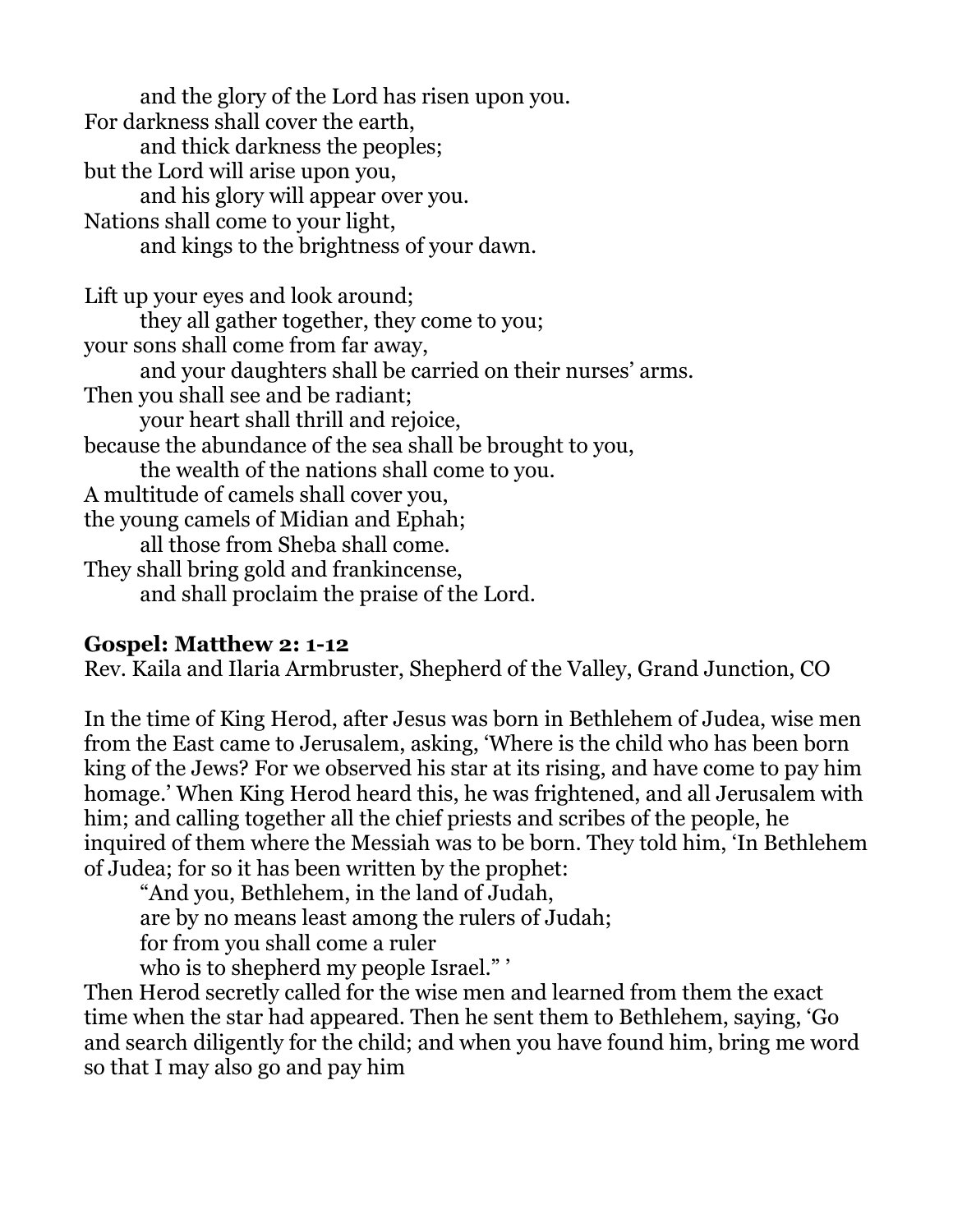homage.' When they had heard the king, they set out; and there, ahead of them, went the star that they had seen at its rising, until it stopped over the place where the child was. When they saw that the star had stopped, they were overwhelmed with joy. On entering the house, they saw the child with Mary his mother; and they knelt down and paid him homage. Then, opening their treasure-chests, they offered him gifts of gold, frankincense, and myrrh. And having been warned in a dream not to return to Herod, they left for their own country by another road.

## **Sermon: Bishop Jim Gonia**

## **Song: Holy Child Within The Manger**

Text: Marty Haugen; Music: Beach Spring. Text © 1987, GIA Publications, Inc.

Holy Child within the manger, Long ago yet ever near; Come as friend to ev'ry stranger, Come as hope for ev'ry fear. As you lived to heal the broken, Greet the outcast, free the bound, As you taught us love unspoken, Teach us now where you are found.

Once again we tell the story -- How your love for us was shown, When the Image of your glory Wore an image like our own. Come, enlighten with your wisdom, Come, and fill us with your grace, May the fire of your compassion Kindle ev'ry land and race.

 Holy Child within the manger, Lead us ever in your way, So we see in ev'ry stranger How you come to us today. In our lives and in our living Give us strength to live as you, That our hearts might be forgiving And our spirits strong and true.

## **WE ARE FED**

**Prayers:** From the 11 Conferences of the Rocky Mountain Synod

Utah: Rev. Christine Higueria-Street, St. Matthew's Taylorsville, UT Wyoming: Rev. Nathan Keith, Trinity, Laramie, WY North Colorado: Deacon Ro Fesser, Eben Ezer Lutheran Care Center, Brush, CO Boulder-Broomfield: Rev. Chad Kohlmeyer, Atonement, Boulder, CO Rev. Kathy Armstrong, Cross of Christ, Broomfield, CO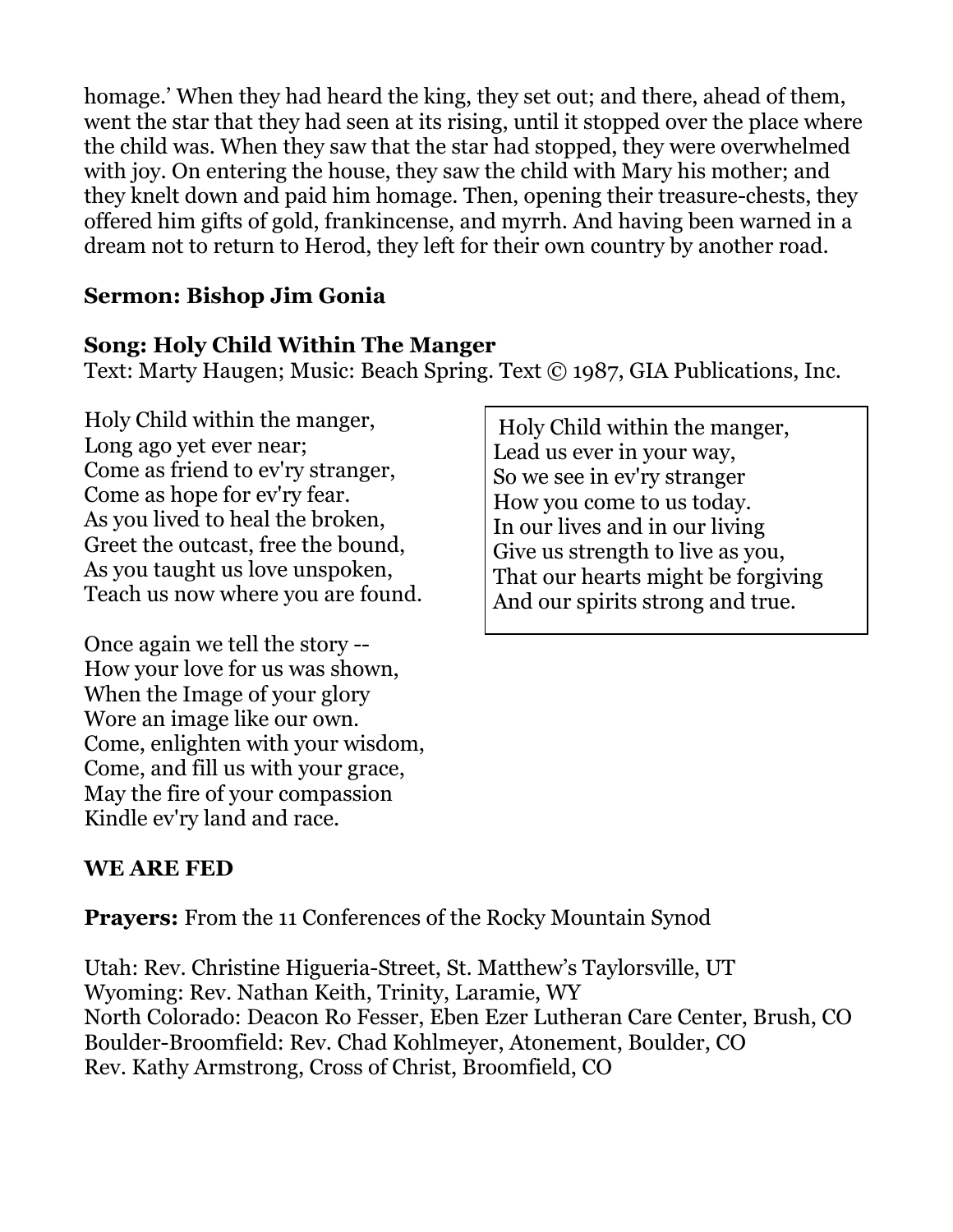Metro West Mountain: Rev. Jeff Carlson, Good Shepherd, Glenwood Springs, CO Metro West Metro: Rev. Mandy Achterberg, St. Stephens, North Glenn, CO Metro East: Rev. Barbara Berry-Bailey, St. Paul, Denver, CO Metro South: Rev. Gordy Sandquist, Holy Spirit, Littleton, CO Southeast Colorado: Rev. Carrie Baylis, First, Colorado Springs, CO Rev. Dan Holt, Ascension, Colorado Springs, CO Border: Rev. Diana Linden-Johnson, Peace, El Paso, TX North New Mexico: Rev. Nicole' Ferry, Bethlehem, Los Alamos, NM

## **Blessing of Our Spaces**

Rev. Kristin Schultz, All Saints, Albuquerque, NM

## *We invite you to walk to a door.*

God of our comings and goings, and of staying in. Bless those who enter and exit through this door. May every day be a reminder that we are called into the world to proclaim the good news of your love in word and deed with everyone we encounter.

#### *We invite you to go to a window.*

God of creation, you care for the world you love so much. Give us eyes to see the wonders right outside our windows and hearts to live in ways that honor the earth and its resources.

## *We invite you to a chair or bed where you find rest.*

God of all comfort, you wrap your peace around the hearts of the hurting and grant rest to the weary. May these places of rest in our homes be reminders of your presence and make us mindful of those whose have no place to rest their heads.

#### *We invite you to a table.*

God of all people, you gather us together around the food that nourishes our bodies and the company of one another that nourishes our spirits. Gather us in joy with the understanding that you are always the welcome guest at our tables. Help us see where there is lack on the tables of our neighbors and grant us hearts that never stop being generous to our siblings near and far. **AMEN.** 

# **Great Thanksgiving: Bishop Jim Gonia**

The Lord be with you.  **And also with you.**  Lift up your hearts.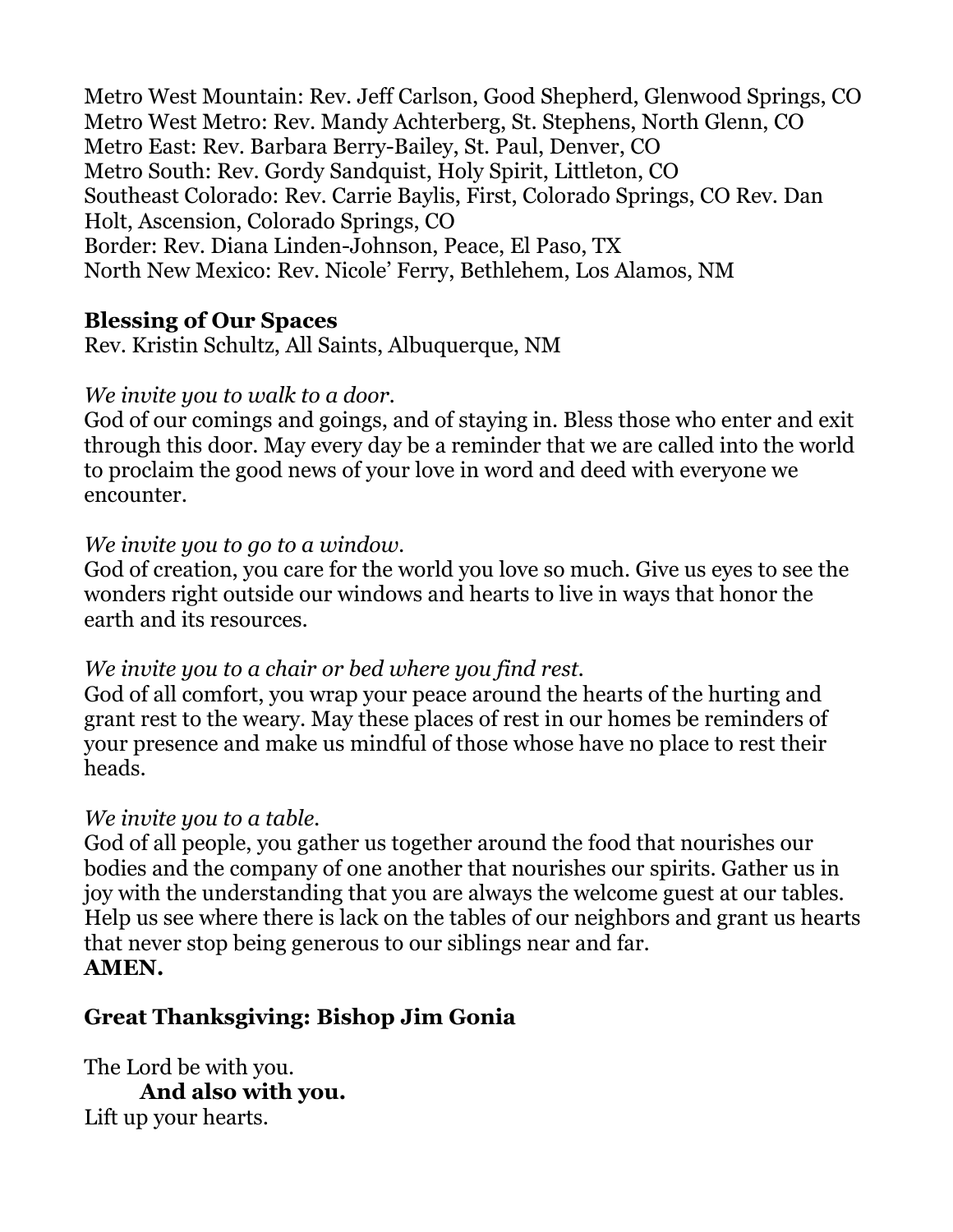#### **We lift them to the Lord.**  Let us give thanks and praise to our God. **It is right to give our thanks and praise.**

It is indeed right …

We join the unending chorus from which the morning stars began:

**Holy, holy, holy Lord, God of power and might, heav'n and earth are full of your glory. Hosanna in the highest, hosanna in the highest. Blessed is he who comes in the name of the Lord. Hosanna in the highest, hosanna in the highest.** 

On the night in which he was betrayed, our Lord Jesus gathered with his faltering friends for a meal that tasted of freedom. He took the bread, and gave thanks, broke it, and gave it to them saying, "Take and eat. This is my body, given for you. Do this for the remembrance of me."

Again after supper, He took the cup, gave thanks, and gave it to them to drink, saying "This cup is the new covenant in my blood, Shed for you and for all people for the forgiveness of sins. Do this for the remembrance of me."

As on that night, so here and now he offers himself in taste and touch, Beyond all words can hold.

## **Lord's Prayer:**

*You are invited to pray in the version or language of your heart.*  Our Father in heaven, hallowed be your name, your kingdom come, your will be done, on earth as in heaven. Give us today our daily bread. Forgive us our sins as we forgive those who sin against us. Save us from the time of trial and deliver us from evil. For the kingdom, the power, and the glory are yours, now and forever. **Amen.** 

*Please commune those in your presence with the words: "Body of Christ, given for you" as you give the bread and "The Blood of Christ, shed for you" as you give the wine or juice. If you are alone, Bishop Jim will commune you. After receiving the bread and wine you may respond "Amen" or "Thanks be to God."*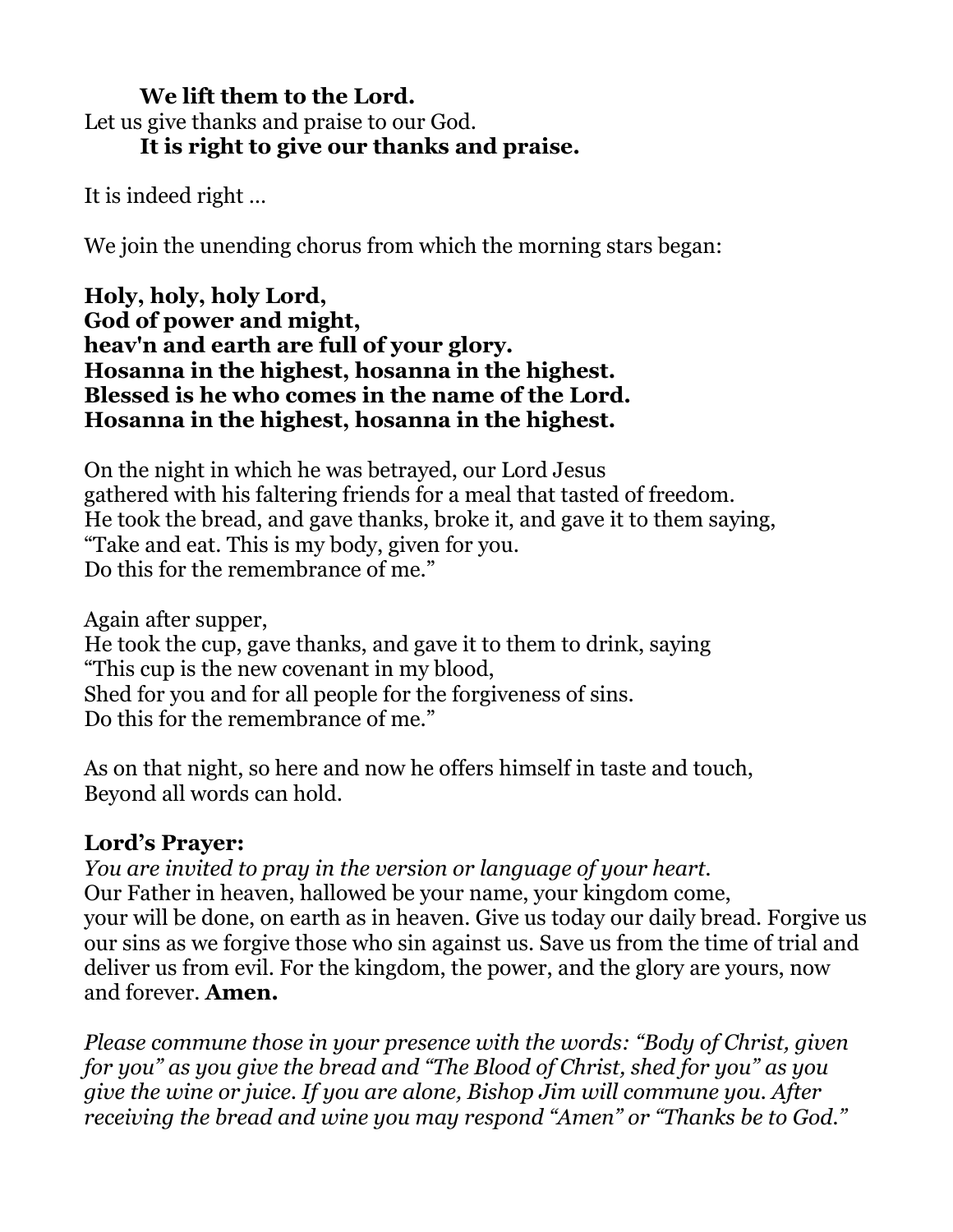*If you are not comfortable receiving communion in this way and you are fasting until we meet again, please know that your decision is honored, you are still a part of the body of Christ. You may pray this prayer:* 

Most high and holy God, pour out upon us your one and unifying Spirit, and awaken in every confession of the whole church a holy hunger and thirst for unity in you; through Jesus Christ, our Savior and Lord. Amen.

#### **WE ARE SENT**

## **Embodied Blessing**

Rachel Bass Guennewig, Daily Bread Yoga

People of God, do not be afraid to make known the coming of our God. Be bold, Christ is with you. May your heart be strengthened for the journey. Be loud; the angels sing with you! May your words be healing to those who hear them.

Be understanding. May your heart be tender toward the fear in the world and hearts that ache. Be persistent as magi in pursuit of a star.

And May the God who never gives up enliven your hearts to live out your baptism, in the name of the +Creator, Redeemer, and Sustainer. **Amen.** 

## **Closing Song: Blessed Be**

Blessed be the Lord, our God of Israel From everlasting to everlasting. Whoop! Whoop! Blessed be the Lord, our God of Israel From everlasting to everlasting.

And let all God's people say "Amen." Amen! And let all God's people say "Amen." Amen! And let all God's people say "Amen." Oh, praise the Lord. Whoop! Whoop! Here we go, here we go! Whoop! Whoop! One more time. Whoop! Whoop! Yeah.

Go in peace. Live God's love in the world.